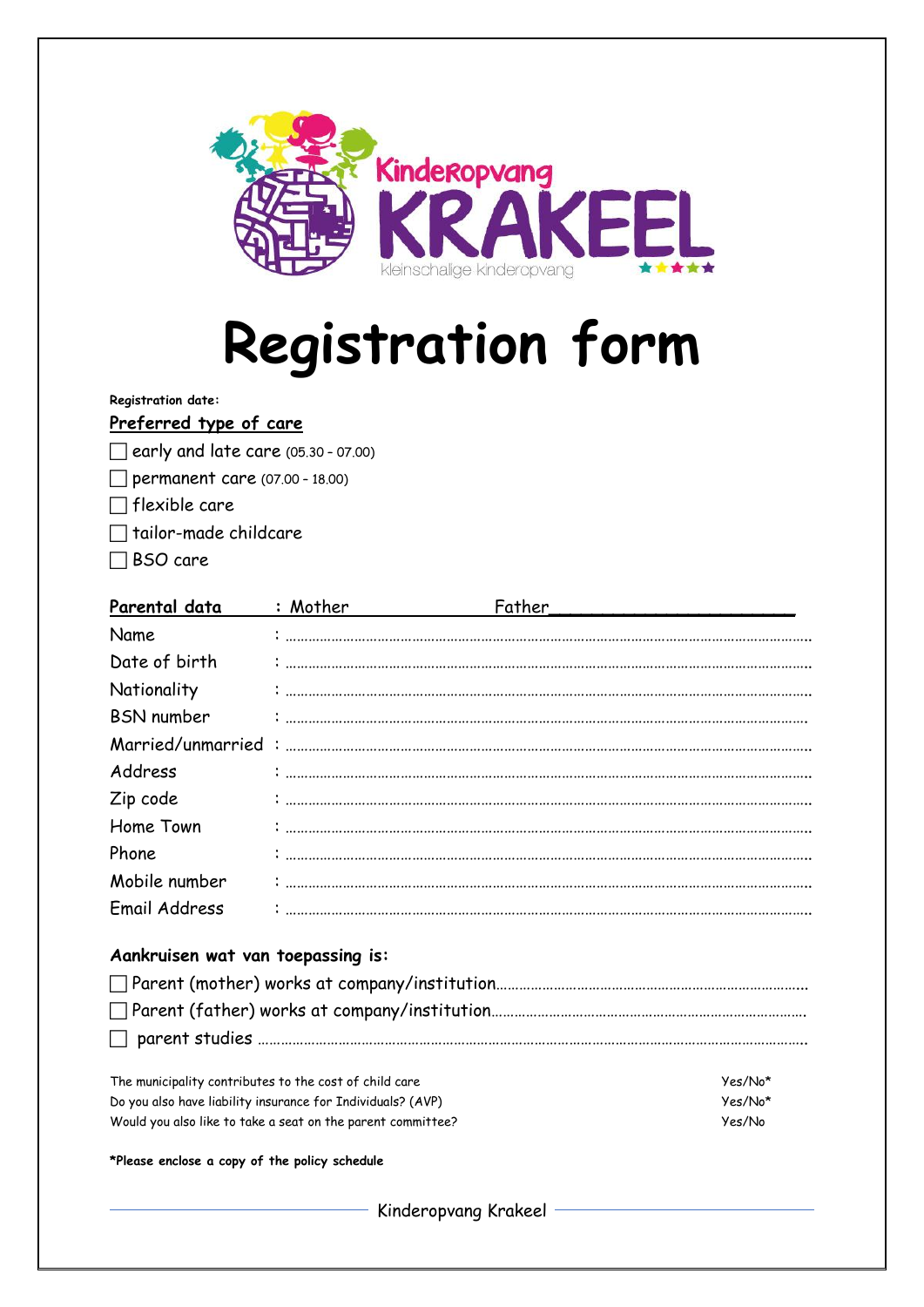

## Child(ren) details for childcare center Krakeel

If your child has not yet been born please enter "baby" and the approximate birth date.

#### Child 1

| Name              |  |
|-------------------|--|
| Date of birth     |  |
| School            |  |
| <b>BSN</b> number |  |

## Child 2

| Name              |                                                                                                                         |
|-------------------|-------------------------------------------------------------------------------------------------------------------------|
| Date of birth     | $\mathcal{L}_{\text{invariant}}$ . The component component constraint component component component component component |
| School            |                                                                                                                         |
| <b>BSN</b> number |                                                                                                                         |

#### $Child 3$

| Name              |  |
|-------------------|--|
| Date of birth     |  |
| School            |  |
| <b>BSN</b> number |  |

#### Child 4

| Name              |  |
|-------------------|--|
| Date of birth     |  |
| School            |  |
| <b>BSN</b> number |  |

## Desired shelter

Kinderopvang Krakeel -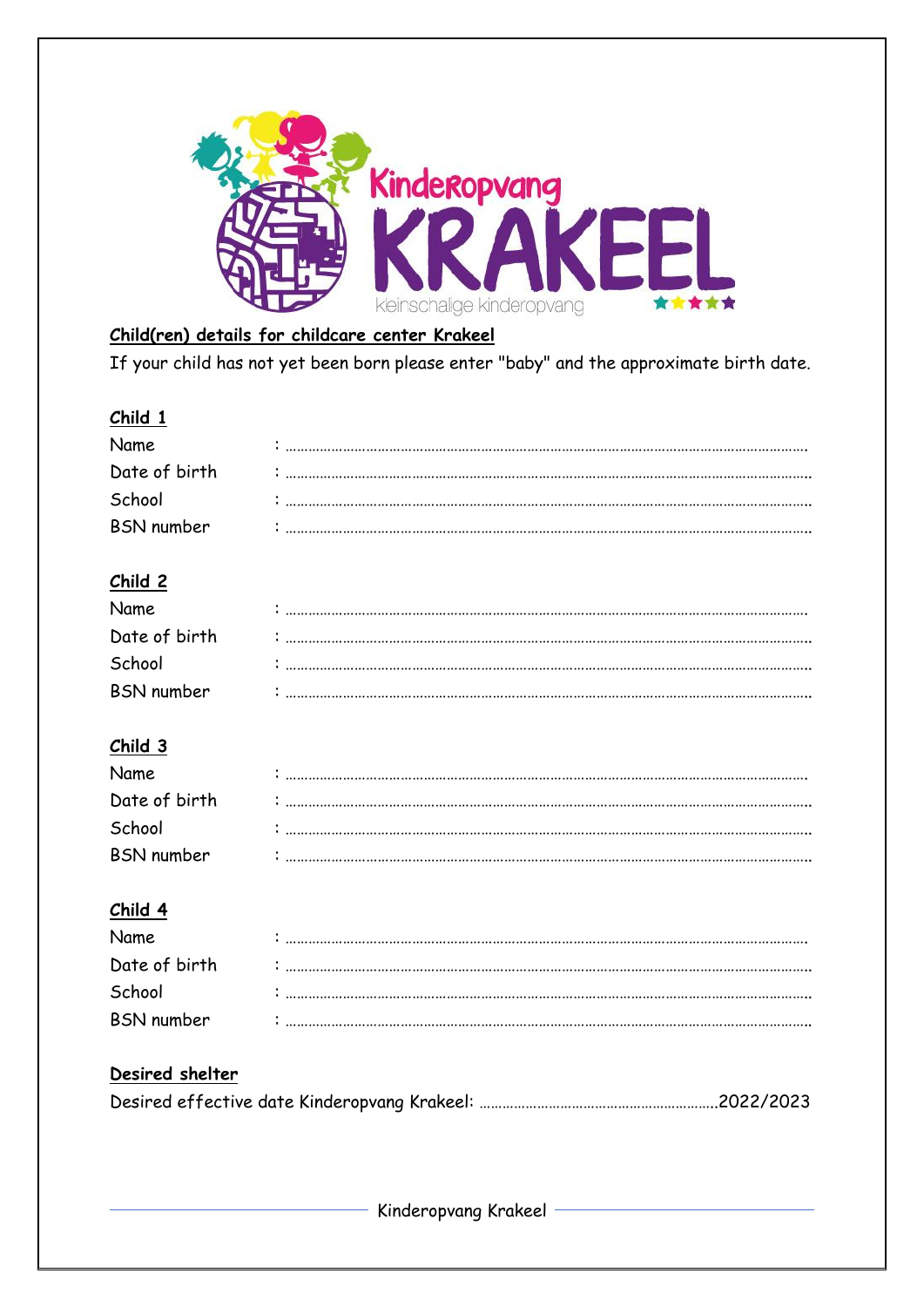

#### **Care days and times**

Please fill in the table below with the days and times when childcare is required.

|           | $1st$ child |           | 2nd child |           | 3rd child |           |
|-----------|-------------|-----------|-----------|-----------|-----------|-----------|
|           | From - to   | From - to | From - to | From - to | From - to | From - to |
| Mondey    |             |           |           |           |           |           |
| Tuesday   |             |           |           |           |           |           |
| Wednesday |             |           |           |           |           |           |
| Thursday  |             |           |           |           |           |           |
| Friday    |             |           |           |           |           |           |
| Saturday  |             |           |           |           |           |           |
| Sunday    |             |           |           |           |           |           |

Estimated number of hours of child care needed on an annual basis with child 1: ……………………hours Estimated number of hours of child care needed on an annual basis with child 2: ………………..…hours Estimated number of hours of child care needed on an annual basis with child 3: ………………..…hours

#### **Signing**

| Home Town        |  |
|------------------|--|
| Date             |  |
| Signature parent |  |
|                  |  |

# **You can also send this registration form to:**

Kinderopvang Krakeel, t.a.v. Miranda van den Berg, Hollandscheveldse Opgaande 59, 7913 VB Hollandscheveld, email: info@kinderopvangkrakeel.nl

Kinderopvang Krakeel